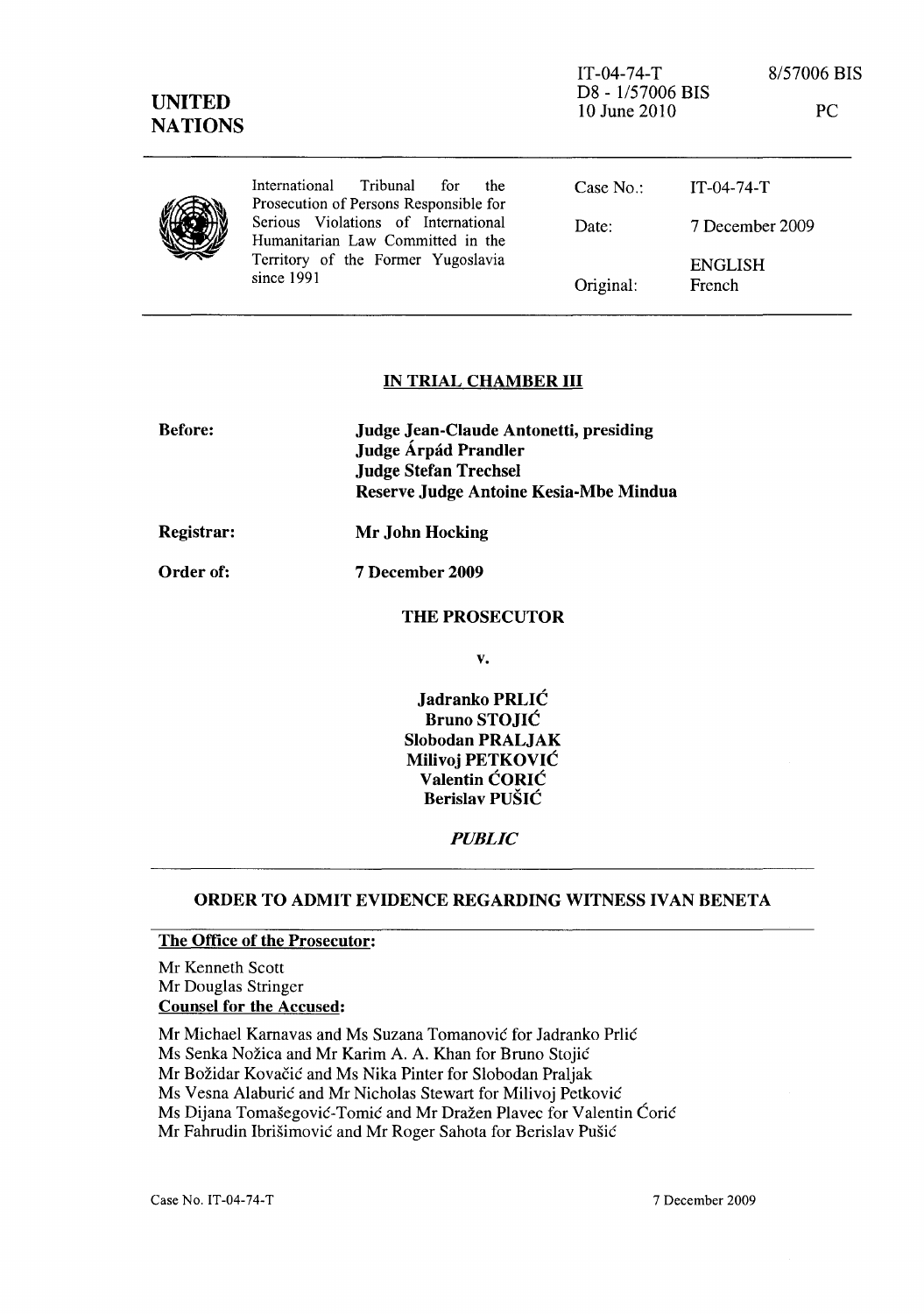**TRIAL CHAMBER III** ("Chamber") of the International Tribunal for the Prosecution of Persons Responsible for Serious Violations of International Humanitarian Law Committed in the Territory of the Former Yugoslavia since 1991 ("Tribunal"),

**NOTING** the request to admit 15 exhibits submitted by Counsel for the Accused Petković ("Petković Defence"),<sup>1</sup> the request to admit 2 exhibits submitted by Counsel for the Accused Praljak ("Praljak Defence"),<sup>2</sup> and the request to admit five exhibits submitted by the Office of the Prosecutor ("Prosecution"), $3$  all relating to the testimony of witness Ivan Beneta ("Proposed Exhibits") who appeared before the Chamber from 9 to 11 November 2009,

**NOTING** the objections formulated by the Praljak Defence to a Proposed Exhibit submitted by the Prosecution, $4$  the objection formulated by the Petković Defence to three Proposed Exhibits submitted by the Prosecution,<sup>5</sup> the objection formulated by the Prosecution to three Proposed Exhibits submitted by the Petkovic Defence, $6$  and the Reply filed by the Petkovic Defence in response to the objection formulated by the Prosecution,<sup>7</sup>

**NOTING** the Decision on Presentation of Documents by the Prosecution in Cross-Examination of Defence Witnesses of 27 November 2008 ("Decision of 27 November 2008"),

**NOTING** the Decision on the Interlocutory Appeal against the Trial Chamber's Decision on Presentation of Documents by the Prosecution in Cross-Examination of Defence Witnesses, rendered by the Appeals Chamber on 26 February 2009 confirming the Decision of 27 November 2008,

- IC 01106.
- IC 01107.
- <sup>3</sup>le 01108.  $4$  IC 01109.
- 5 le 01110.
- IC 01111.
- IC 01115.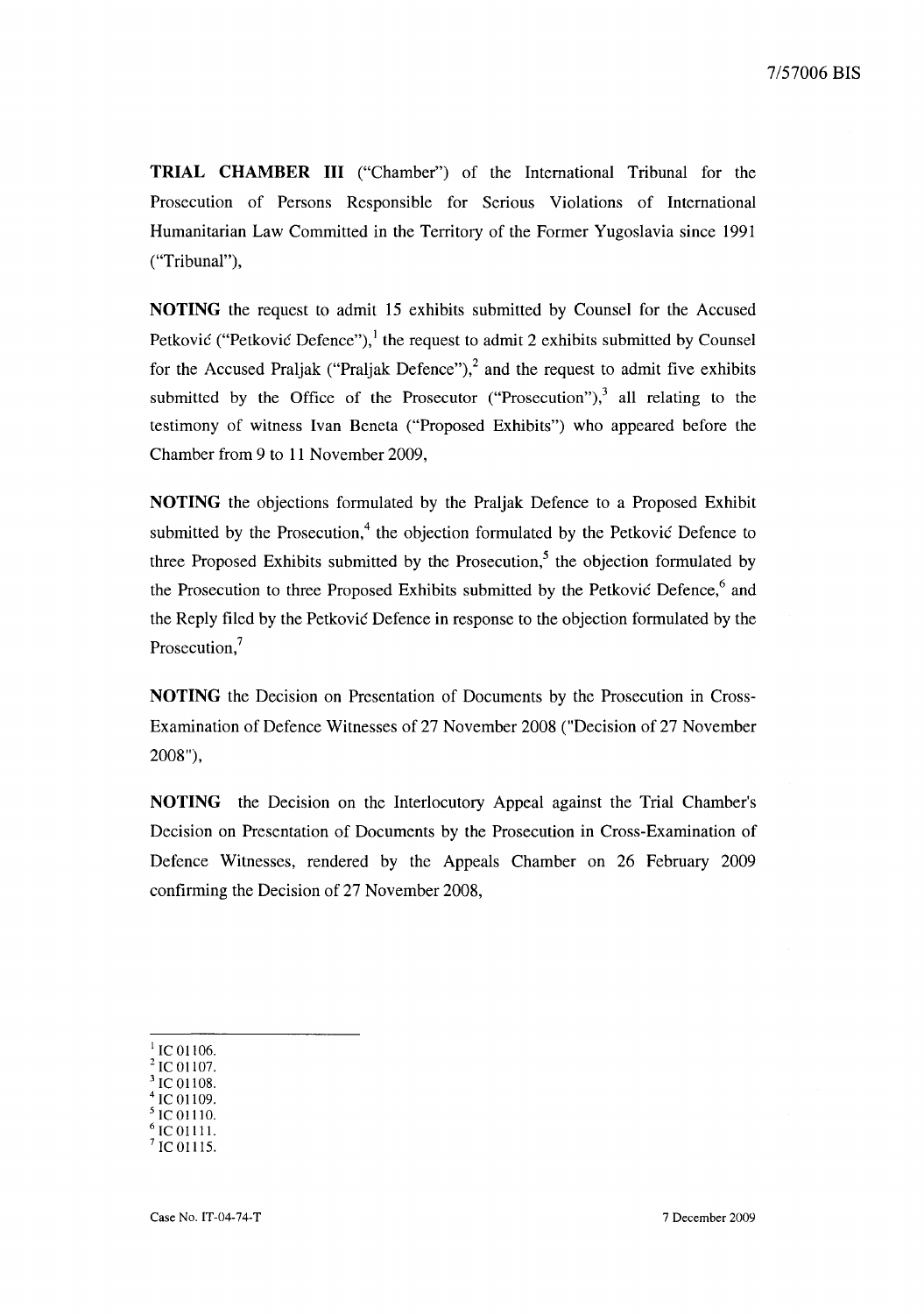**CONSIDERING,** first, that the Chamber notes that Proposed Exhibit 4D 01042 has already been admitted by Order of the Chamber<sup>8</sup> and that the Petković Defence request is therefore moot in this respect,

**CONSIDERING,** moreover, that the Chamber notes that the version of Proposed Exhibit IC 01096, for which the Petkovic Defence seeks admission, as uploaded on to the e-court system by the Registry is of poor quality and does not allow the Proposed Exhibit to be seen in detail; it is therefore necessary for the Registry to upload Proposed Exhibit IC 01096 on to the e-court system again,

**CONSIDERING,** furthermore, that the Chamber notes that the Petkovic Defence objects to the admission of Proposed Exhibits P 03287, P 05880 and P 11070,<sup>9</sup> and the Praljak Defence also objects to the last of these exhibits,<sup>10</sup> on the grounds that they are "new documents" within the meaning of the Decision of 27 November  $2008$ ;<sup>11</sup> that the Chamber recalls in this respect that "new documents" are documents that have not been admitted already and used by the Prosecution in this case in the crossexamination of a Defence witness; that it is not relevant whether or not these documents appear on the Prosecution's 65 *ter* G List; decisive is only the fact that these documents have not already been admitted; that, in accordance with the Decision of 27 November 2008, the Chamber accepts that these "new documents" may be presented during the cross-examination by the Prosecution in order to test the credibility of the witness or to refresh hislher memory, recalling that the Chamber will decide on a case-by-case basis whether or not it is appropriate to admit them,  $12$ 

**CONSIDERING** that with regard to the "new documents" aimed at establishing the guilt of one or more of the Accused, the Prosecution must explain the exceptional circumstances that, in the interest of justice, could provide justification for them to be  $admitted$ <sup>13</sup> by the Chamber and explain to the Chamber, for example, when and how it

<sup>&</sup>lt;sup>8</sup> "Ordonnance portant admission d'éléments de preuve relatifs au témoin Dragan Čurčic", 19 November 2009.

IC 01110.

 $10^{10}$  IC 01109.

 $11$  Decision of 27 November 2008, paras 4, 13 and 20.

 $12$  Decision of 27 November 2008, para. 24.

<sup>&</sup>lt;sup>13</sup> Decision of 27 November 2008, para. 23.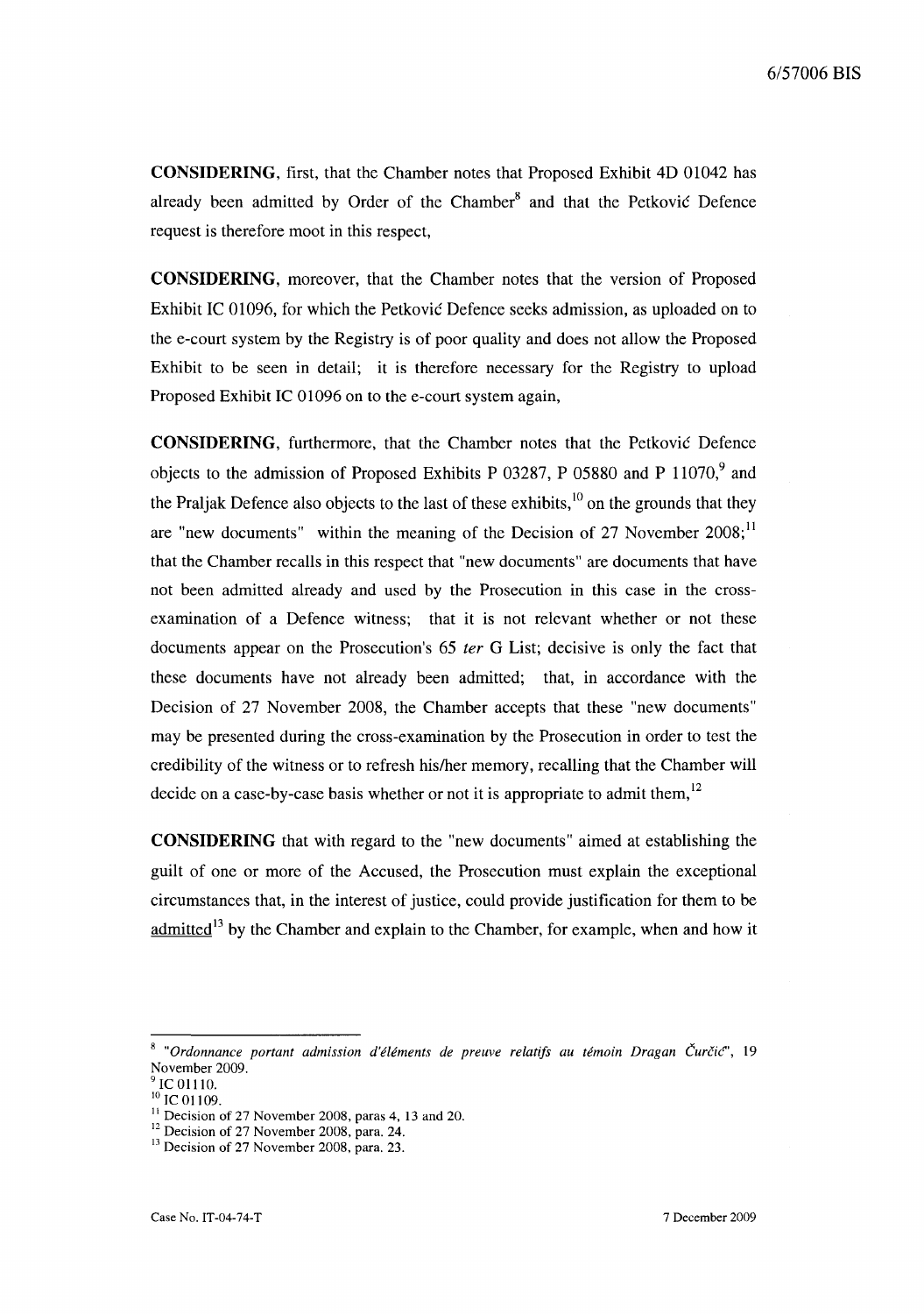obtained these documents, when it disclosed them to the Defence and why it did not present them until after its case was completed, $14$ 

**CONSIDERING** that with regard to Proposed Exhibits P 03287, P 05880 and P 11070, the Chamber notes that the Prosecution does not mention the exceptional circumstances justifying the request to admit the Prosecution's "new documents" this late; that the Chamber will assess the admissibility of the Proposed Exhibits solely as to whether they go to disprove the credibility of the witness,

**CONSIDERING,** moreover, that the Chamber has examined each of the Proposed Exhibits on the basis of the admissibility criteria set out in its Decision on Admission of Evidence of 13 July 2006 ("Decision of 13 July 2006") and in its Decision Adopting Guidelines for the Presentation of Defence Evidence of 24 April 2008 ("Decision of 24 April 2008"), $^{15}$ 

**CONSIDERING** that the Chamber finds that the Petkovic Defence and the Praljak Defence claim that Proposed Exhibit P 11070 is a statement made by a person to a Prosecution investigator and that the Prosecution did not bring him forth as a witness when it was presenting its case,

**CONSIDERING** that the Chamber notes that Proposed Exhibit P 11070 is actually a statement by a potential witness whose admission should be governed by Rule 92 *his*  of the Rules of Procedure and Evidence ("Rules"); that the Chamber therefore cannot admit Proposed Exhibit P 11070 at this stage under the procedure to admit evidence through a witness,<sup>16</sup> and reminds the Prosecution that it may seek admission if it still finds it necessary during the rebuttal phase set out in Rule 85 (A) (iii) of the Rules,

**CONSIDERING,** finally, that the Chamber decides to admit into evidence the Proposed Exhibits indicated "Admitted" in the Annex attached to this order since they were put to Witness Ivan Beneta and bear sufficient indicia of relevance, probative value and reliability,

<sup>&</sup>lt;sup>14</sup> Decision of 27 November 2008, paras 20 and 23.

<sup>&</sup>lt;sup>15</sup> Guideline 8 on the Admission of Documentary Evidence through a Witness.

<sup>&</sup>lt;sup>16</sup> See mutatis mutandis "Order to Admit Evidence regarding Witness Husnija Mahmutović", 23 January 2008, p. 2.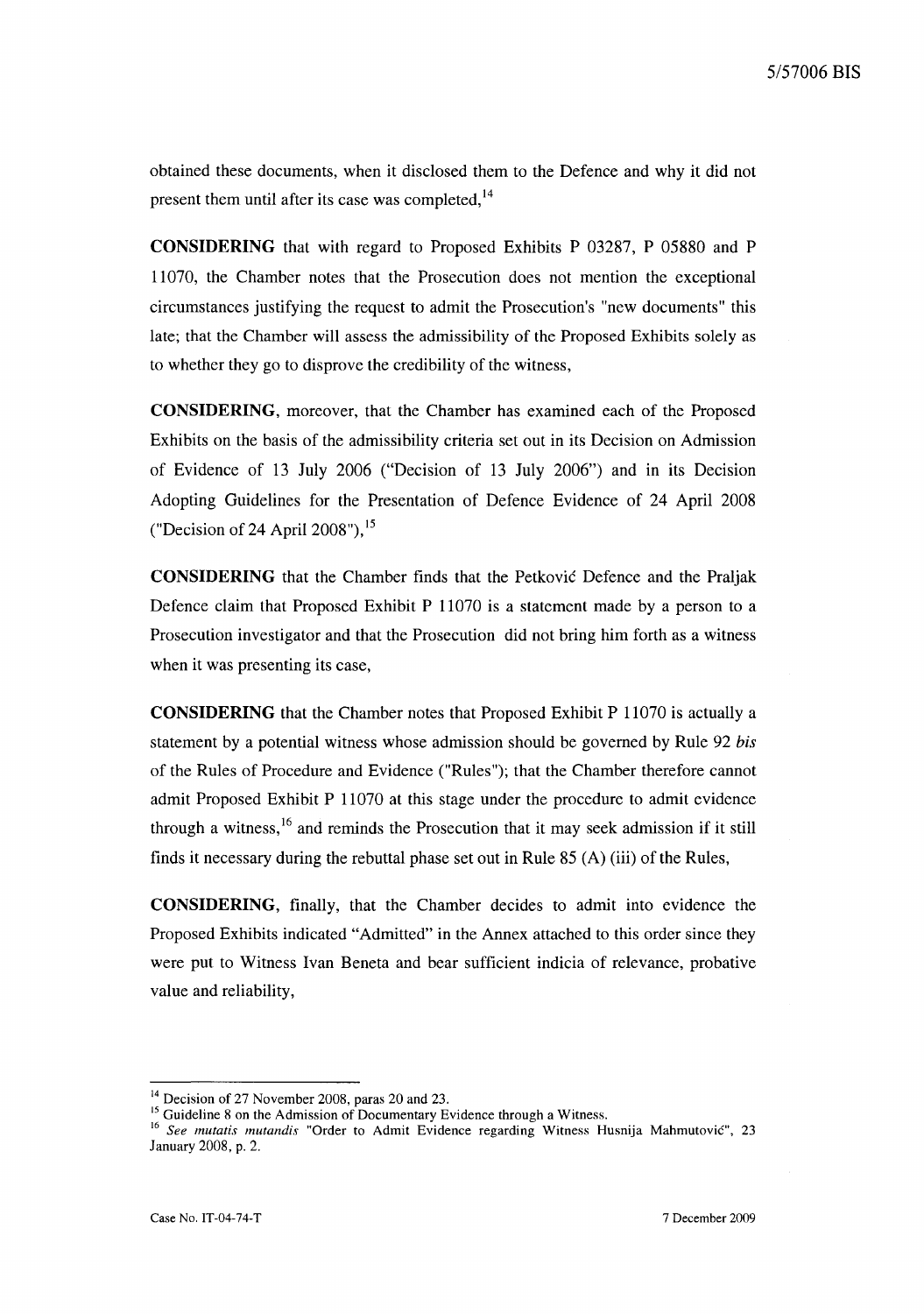**CONSIDERING** that the Chamber decides not to admit into evidence the Proposed Exhibits indicated "Not Admitted" in the Annex attached to this decision since they are not consistent with the instructions of the Decision of 13 July 2006 and the Decision of 24 April 2008 for reasons set out in the Annex attached to this Order,

## **FOR THE FOREGOING REASONS,**

**PURSUANT TO** Rules 54 and 89 of the Rules,

**PARTIALLY GRANTS** the requests of the Petkovic Defence, the Praljak Defence and the Prosecution,

**DECLARES** moot the request for admission of Proposed Exhibit 4D 01042,

**DECIDES** that the Proposed Exhibits indicated "Admitted" in the Annex attached to this Order should be admitted into evidence,

**DENIES** in all the other respects the requests of the Petkovic Defence, the Praljak Defence and the Prosecution for the reasons stated in the Annex,

# **AND**

**REQUESTS** that the Registry upload a new version of Proposed Exhibit IC 01096.

Done in English and in French, the French version being authoritative.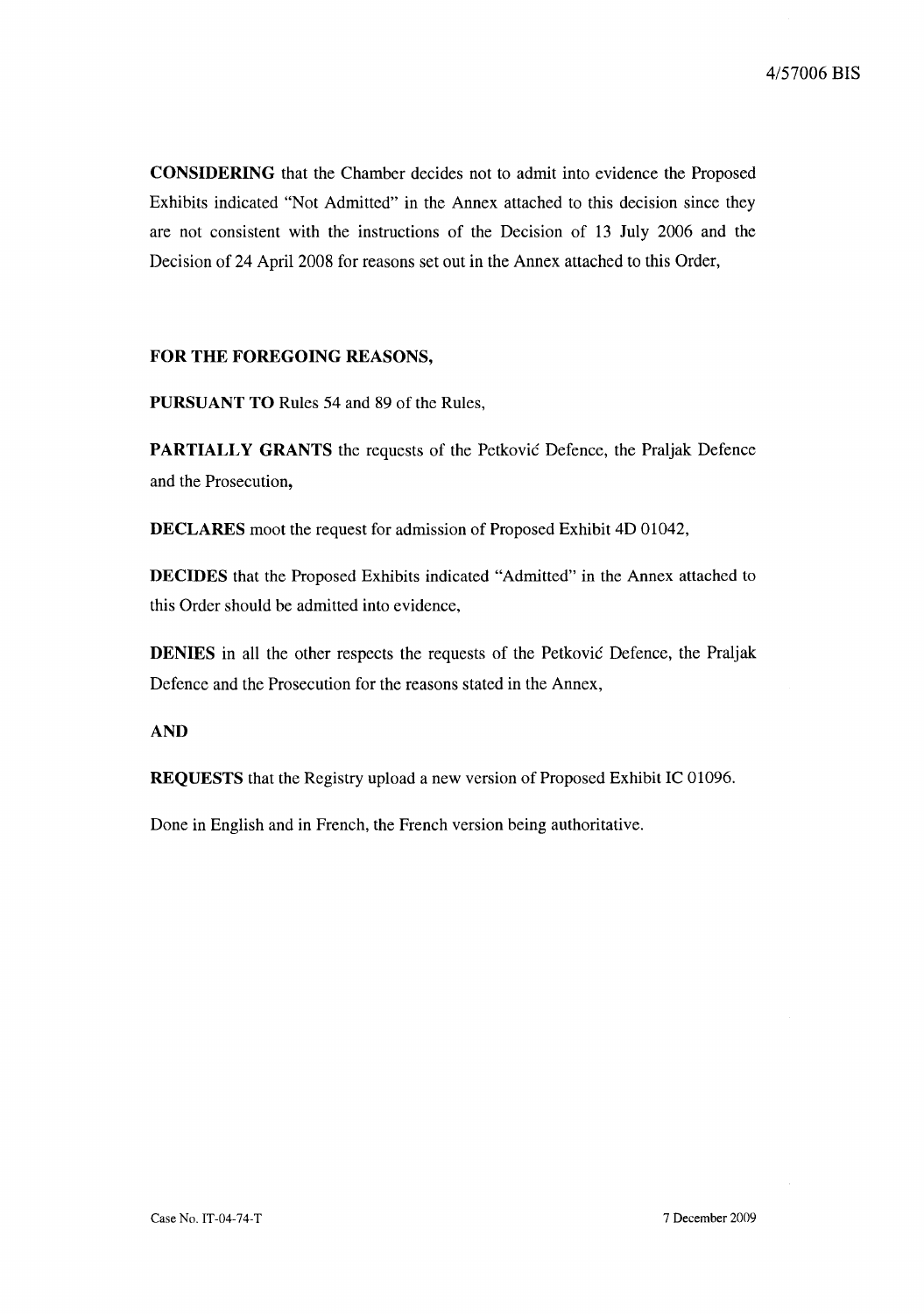/signed/

Jean-Claude Antonetti

Presiding Judge

Done this seventh day of December 2009

At The Hague

 $\mathcal{A}$ 

The Netherlands

**[Seal of the Tribunal]**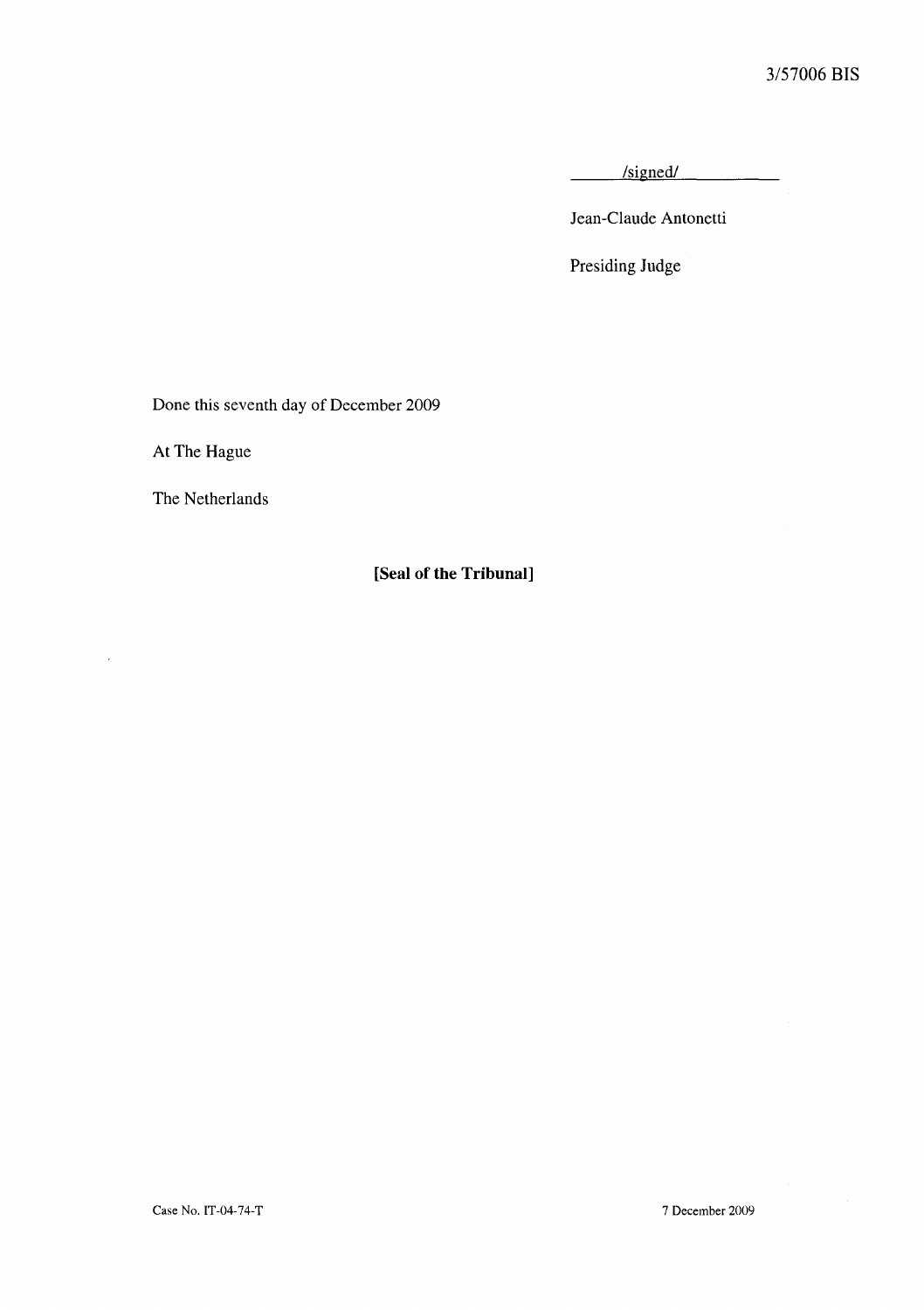# **Annex**

| <b>Exhibit Number</b>  | <b>Party Proposing Admission</b> | <b>Admitted/Not Admitted/Marked</b>                                     |
|------------------------|----------------------------------|-------------------------------------------------------------------------|
|                        | of the Exhibit                   | for Identification (MFI)                                                |
| 3D 00443               | Petković Defence                 | Not admitted (Reason: the                                               |
|                        |                                  | document is not on the Petković                                         |
|                        |                                  | Defence 65 ter List and the                                             |
|                        |                                  | Petković Defence did not ask for                                        |
|                        |                                  | this exhibit to be added to the 65                                      |
|                        |                                  | ter List in accordance with para. 26                                    |
|                        |                                  | of the Decision of 24 April 2008)                                       |
| 4D 00475               | Petković Defence                 | Admitted                                                                |
| - first: the entire    |                                  |                                                                         |
| document               |                                  |                                                                         |
| - alternatively: point |                                  |                                                                         |
| 3 mentioned in the     |                                  |                                                                         |
| <b>IC</b> List         |                                  |                                                                         |
| 4D 00701               | Prosecution                      | Admitted                                                                |
| 4D 01042               | Petković Defence                 | Moot (Reason: already admitted in                                       |
|                        |                                  | Decision of 19 November 2009)                                           |
|                        |                                  |                                                                         |
| 4D 01096               | Petković Defence                 | Already                                                                 |
|                        | Petković Defence                 | Not admitted (Reason: the witness                                       |
|                        |                                  | did not comment on the reliability,                                     |
|                        |                                  | relevance or probative value of the                                     |
| 4D01101<br>4D 01240    | Petković Defence                 | document)                                                               |
| - first: the entire    |                                  | Admitted in part (pages 1, 4 and 13<br>of the English translation on e- |
| document               |                                  | court)                                                                  |
| - alternatively: point |                                  |                                                                         |
| 3 mentioned in the     |                                  |                                                                         |
| IC List                |                                  |                                                                         |
| 4D 01406               | Petković Defence                 | Admitted                                                                |
| 4D 01483               | Petković Defence                 | Admitted                                                                |
| 4D 01695               | Petković Defence                 | Admitted                                                                |
| IC 01096               | Petković Defence                 | Admitted                                                                |
| IC 01097               | Petković Defence                 | Admitted                                                                |
| IC 01098               | Petković Defence                 | Admitted                                                                |
| IC 01099               | Petković Defence                 | Admitted                                                                |
| IC 01100               | Praljak Defence                  | Admitted                                                                |
| IC 01101               | Praljak Defence                  | Not admitted (Reason: remarks in                                        |
|                        |                                  | the document have not been                                              |
|                        |                                  | translated into English)                                                |
| P 00326                | Petković Defence                 | Not admitted (Reason: the                                               |
|                        |                                  | document has not been included in                                       |
|                        |                                  | the Petković Defence 65 ter List                                        |
|                        |                                  | and the Petković Defence did not                                        |
|                        |                                  | ask for this exhibit to be added to                                     |
|                        |                                  | the 65 ter List in accordance with                                      |